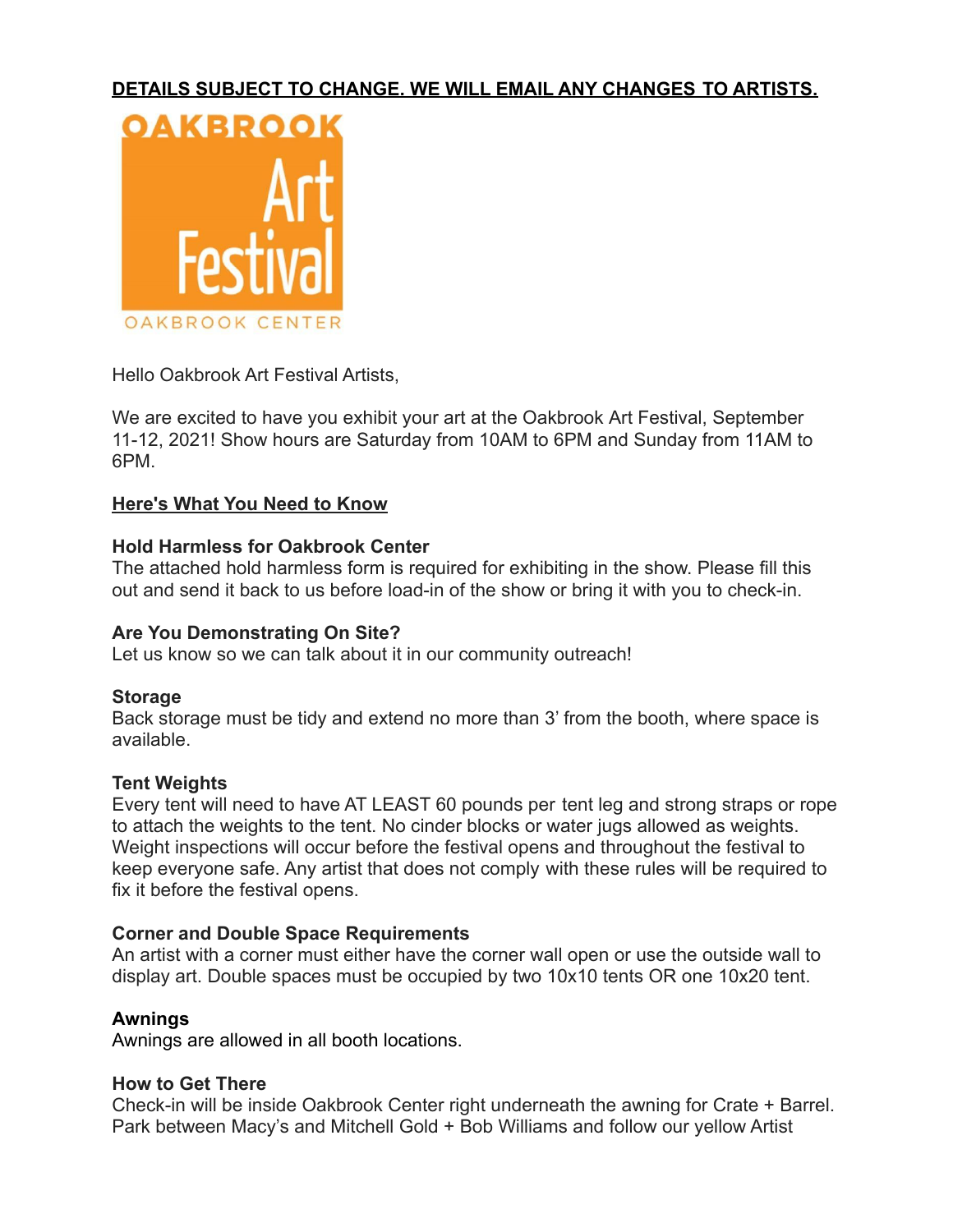Check-In signs. GPS address for Oakbrook Center 100 Oakbrook Center, Oak Brook, IL 60523.

## **Booth Number**

[Click here to find your booth number](https://amdurproductions.com/2021-oakbrook-art-festival-artist-listing/) (Booth numbers will be available 30 days prior to the show). We made every attempt to fill special requests. Booth numbers are subject to change. We will notify you of any changes.

## **Festival Map**

Attached to this email.

## **Load-in and Parking Map**

Attached here.

## **Check-in/Load-in Times**

This is a DOLLY-IN show only! Bring your dolly! All artists are welcome to check-in and load-in at the times below.

## **Load-In Saturday, September 11**

Check-In for All Artists will be open from 6AM to 8AM. Artists wanting to come earlier, please contact [Caitlin@amdurproductions.com](mailto:Caitlin@amdurproductions.com) to confirm. Artists who wish to set up in this time MUST check-in by 8AM. Artists may continue to set up after 8am. Cars must be cleared of the loading area by 9AM on Saturday. Set up MUST be complete by 10am.

#### **How Load In Works**

Every artist will: Pull up next to their load-in entrance Dolly all of their items to their space Park their vehicle Come back to their space and set-up their booth \*\*Please do not set up your booth until your car is moved from the load-in entrance\*\*

#### **Parking**

Regular and over-sized daily parking will be free and at the festival. **There is no overnight allowed at Oakbrook Center**. Maps and parking permits will be distributed at check-in.

# **Promote, Promote, Promote!**

Pre-promotion is EVERYTHING! Attached to this email is a digital file of the festival poster for your emails blasts. Email this poster to your client list and invite them to the Oakbrook Art Festival! There is plenty of free parking for all your clients!

# **Facebook**

Join the event on Facebook!

<https://www.facebook.com/events/690807934899310/>

Once you've joined, invite all your friends on Facebook and post it on your Facebook page, Twitter feed, and in your blog on your website! Use the following hashtags when you post: #OakbrookArtFestival #AmdurProductions